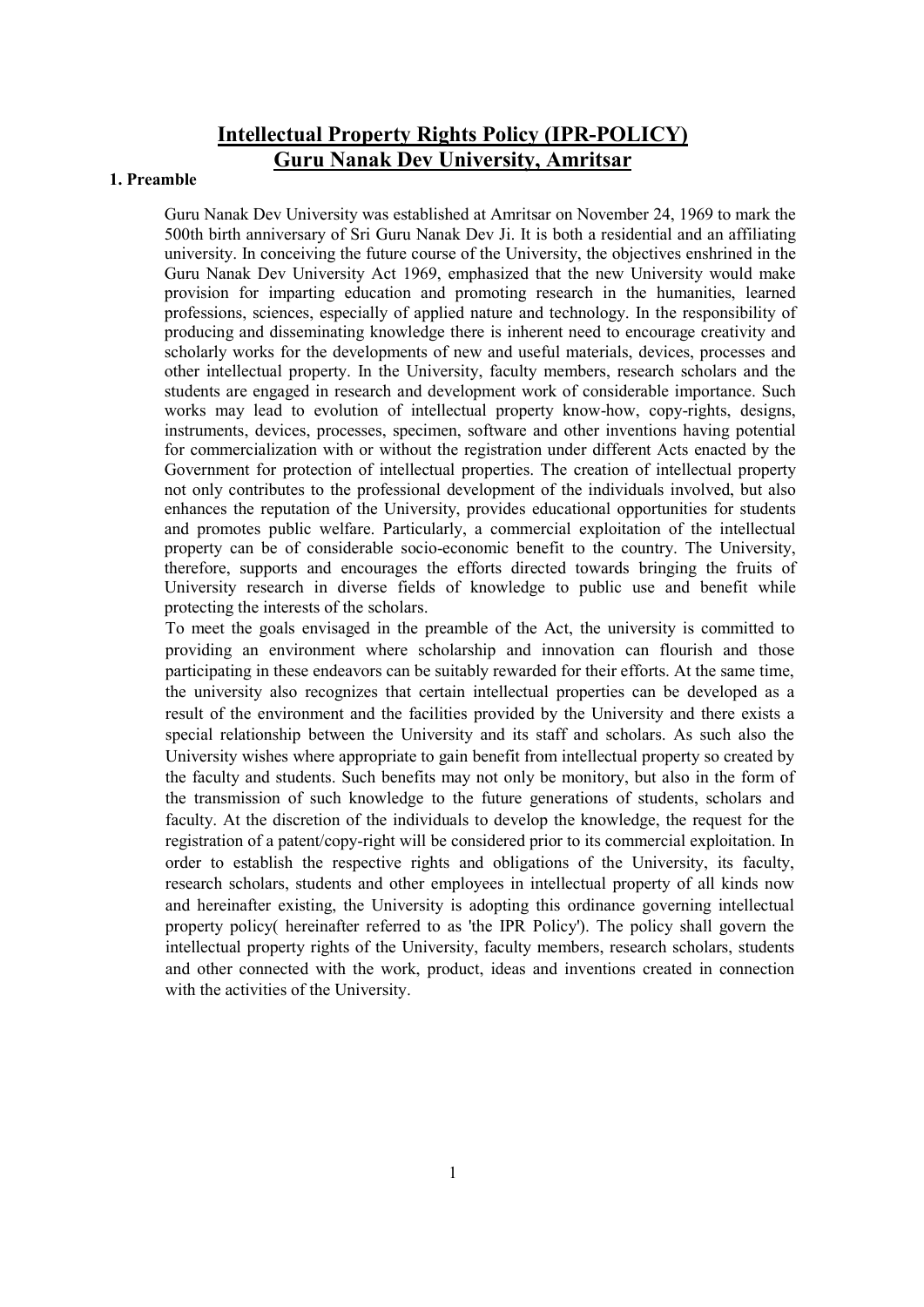#### 2. The Policy Objectives

The University has formulated this intellectual property policy for the management of intellectual property to:

- i) foster, stimulate and encourage creative activities in the widest sense in the areas of Technology, Science, Arts and Management.
- ii) protect the legitimate interests of the University, faculty, scholars, students and other members of the University and the society at large and to help resolving possible conflicts of opposing interests.
- iii) put in place a transparent administrative system for the ownership control and assignment of intellectual properties and sharing of the revenues generated by the intellectual properties developed and owned by the University.
- iv) Evolve an organization structure and procedures through which inventions and discoveries made in the course of university research may be made readily available to the public through channels of commerce.
- v) Establish standards for determining the rights and obligations of the university, creator of intellectual property (for example inventions, developers, authors) and their sponsors with respect to inventions, discoveries and works created at the university.
- vi) Ensure compliance with applicable laws and regulations and enable the university to secure sponsored research funding at all levels of research; and
- vii) Enhance the reputation of the university as an academic research institution and a member of society by pursuing the highest ideals of scholarship and teaching and by conferring the benefits of that scholarship and teaching on the university community and society.
- viii) The IPR policy provides the mechanism for preservation and use of intellectual property and procedures through which invention and discoveries made in the course of university research are disseminated to the public through the transfer of technology. As the scope of intellectual property and the mechanism for the transfer of technology are vast, it is not possible to address all the possibilities in this policy. However, the university aims to generate intellectual property for society use and benefit while raising income to support research and education.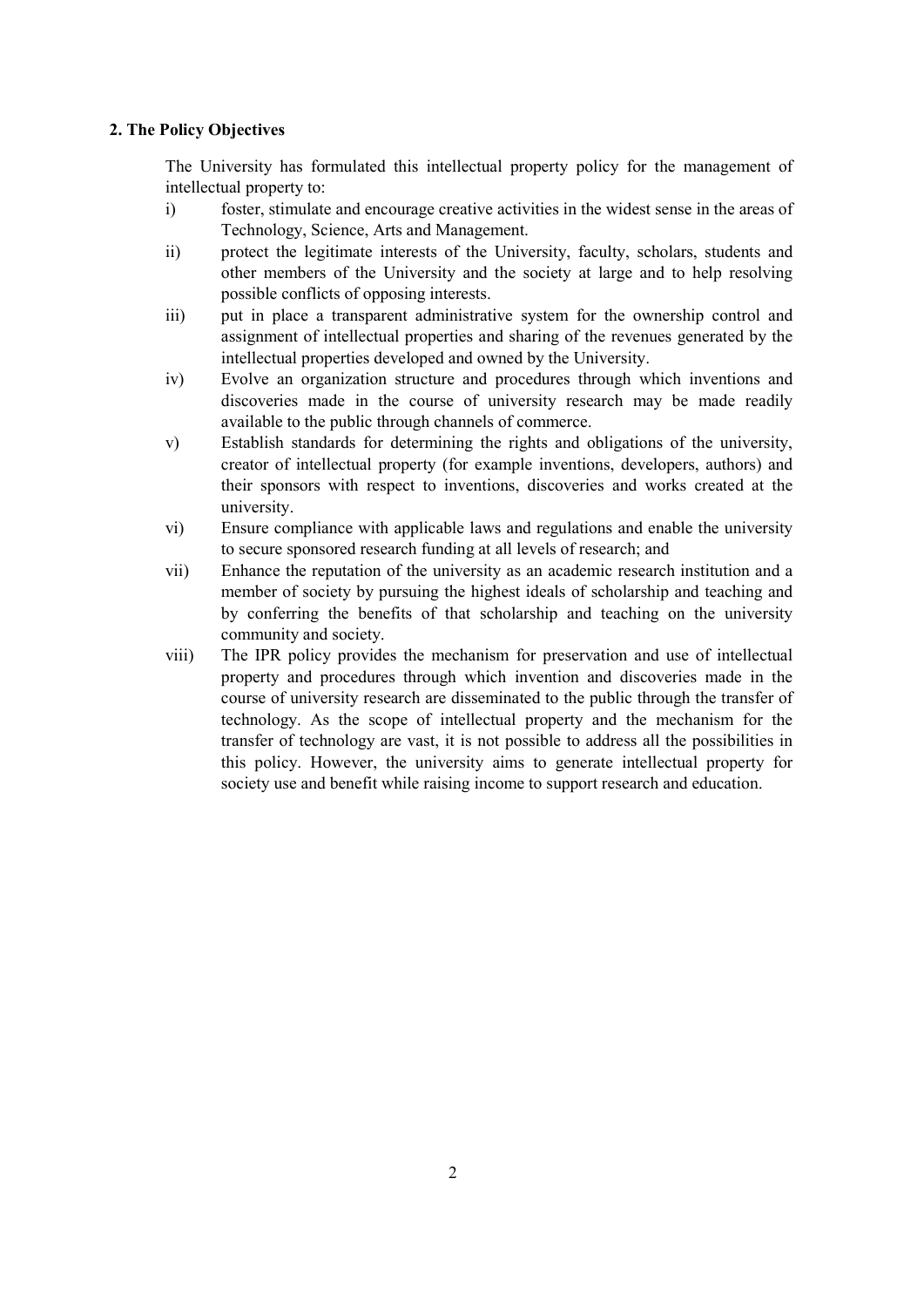3. Commencement of the Policy The ordinance governing the intellectual property policy shall come into effect from the date notified by the university. Moreover, this IPR policy shall supersede and overwrite any other policy in vogue at the time of this policy and this policy shall prevail all intents and purposes.

## 4. The Terms Defined

- i) Assignment transfer of rights or title in the intellectual property in writing.
- ii) Copy-right is the exclusive right granted by law for a certain period of time to an author to reproduce, print, publish and sell copies of his/her creative work.

## iii) Copy-rightable materials: include

- a) books, journal articles, texts,glossaries , laboratory, manuals, syllabi, tests and proposals, study guides,bibliographics;
- b) Lectures, musical or dramatic compositions, unpublished scripts;
- c) films, filmstrips, charts, transparencies, and other visual aids, Vide-audio tapes and cassettes;
- d) live video and audio broad-casts;
- e) Programmed instructional materials;
- f) Research notes, research data reports and research note books;
- g) other materials or works other than software which qualify for protection under the Indian Copy-right Act.
- (iv) Creator(s) include any employee of the university whether employed full time or part time or on probation or temporary basis either in the university and/or in projects and those who are research workers, research scholars or students or project fellows who are responsible for the creation of an intellectual property using the facilities of the University.
- (v) Confidential disclosure means an agreement between disclosing and recipient parties or a term in a research contract or license agreement.
- (vi) Direct Expenses include the costs associated with the development, protection, maintaining and licensing of intellectual property, including the regular payment of salaries or other overhead costs of the university.
- (vii) Educational materials comprise the content and associated tools and technologies for delivery of content, including material developed for traditional face to face class room courses as well as other delivery methods such as through internet or other distance learning media. For the purpose of this policy, educational material do not normally include works such as text books, articles, papers, scholarly monographs or artistic works produced in the normal course of academic scholarship.
- (viii) Invention disclosure means a written description of an invention that is confidentially made by the inventor to the university.
- (ix) Intellectual Property shall include any property generated out of intellectual effort of the creator (s). It includes but not limited to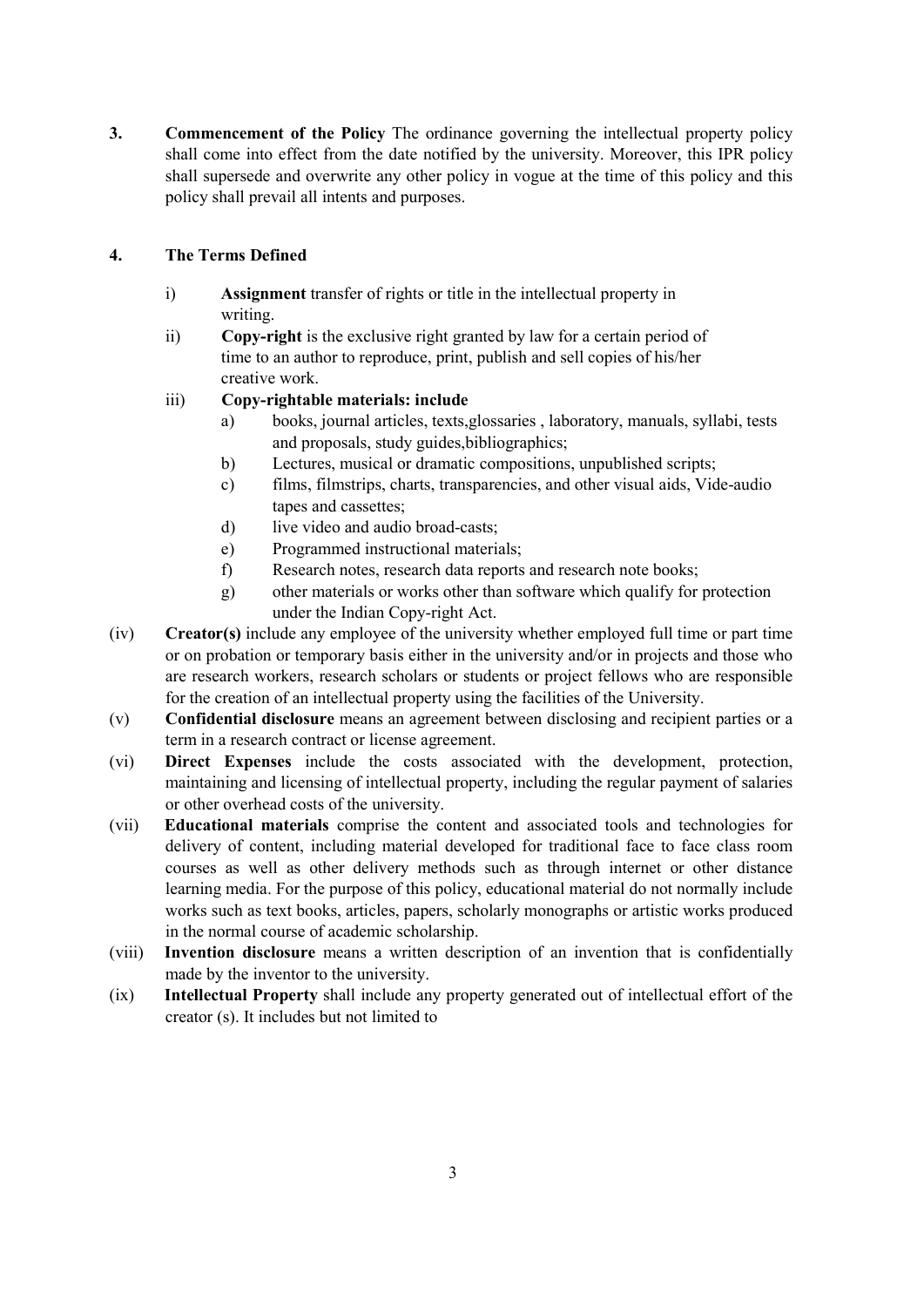- a) New and useful scientific and technical advancement in the form of innovations, inventions, products and processes, computer hardware and software, materials, biological varieties which are patentable.
- b) Industrial and architectural designs, models, drawings software, creative, artistic and literary works, teaching resource materials generated, records of research etc, which copy-rightable.
- c) trademarks, service marks, logos etc.
- (x) IPR Cell and IPR –Advisory Committee: The IPR Cell shall be headed by Professor, GNDU, Amritsar as Director IPR appointed by the Vice-Chancellor . IPR-Advisory committee comprise of three members (with Two years term) with expertise in areas related to IPR and technology transfer, as recommended by the Director IPR cell and approved by the Vice-Chancellor. However, Director IPR cell can re-constitute IPR-Advisory committee with the approval of Vice-chancellor. The IPR Cell from time to time, will be incumbent to evaluate and make recommendations regarding IPR related issues. All educational institutes affiliated to Guru Nanak Dev University will establish IPR Centers in their institutes.
- (xi) Know-how refers to the knowledge, innovations, practices, expertise, processes or procedures, and secrets of individuals regarding the use of material, product or resource, or the practice of a method for a particular purpose..
- (xii) Patent and patentable materials are as defined in Indian Patent Act 1970 and further amended from time to time. The patentable material includes discoveries and inventions of new products and processes.
- (xiii) Patentee means the person for the time being entered on the register of patents kept under the Indian Patent Act as the generator or proprietor of the patent.
- (xiv) Publication means a public enabling disclosure of an invention and may be verbal or printed. Printed publication includes abstracts, student thesis and in certain instances, grants proposals.
- (xv) Revenue means any payment received as per an agreement by the university, usually for legal use of an intellectual property of the university through a license.

#### 5. Ownership of Intellectual Property

The University shall be the owner of all intellectual properties including inventions, software's, designs and integrated circuits, specimens, created by creators as a result of University research or created by substantial use of University facilities.

Specific provisions relating to IPR made in contracts governing the collaborative /sponsored activity shall determine the ownership of IP in case of sponsored or collaborative research. Usually where there has been external corporate, foundation, trust, Government or industrial funding of any project, the intellectual property generated from such a project shall owned by the University, creator of intellectual property and the funding agency jointly provided such agency has provided Rs. 10/- lac.or more for a particular research/invention /intellectual creation under a specific agreement with the University. An IPR in this University shall be managed by the IPR Cell of the University.

The creator of the intellectual property on a mutual agreement a creator of intellectual property may assign his/her IPR he or she would otherwise to the University to be managed by the intellectual property cell. If the University cannot, or decides not to proceed in a timely manner to protect and or license university owned intellectual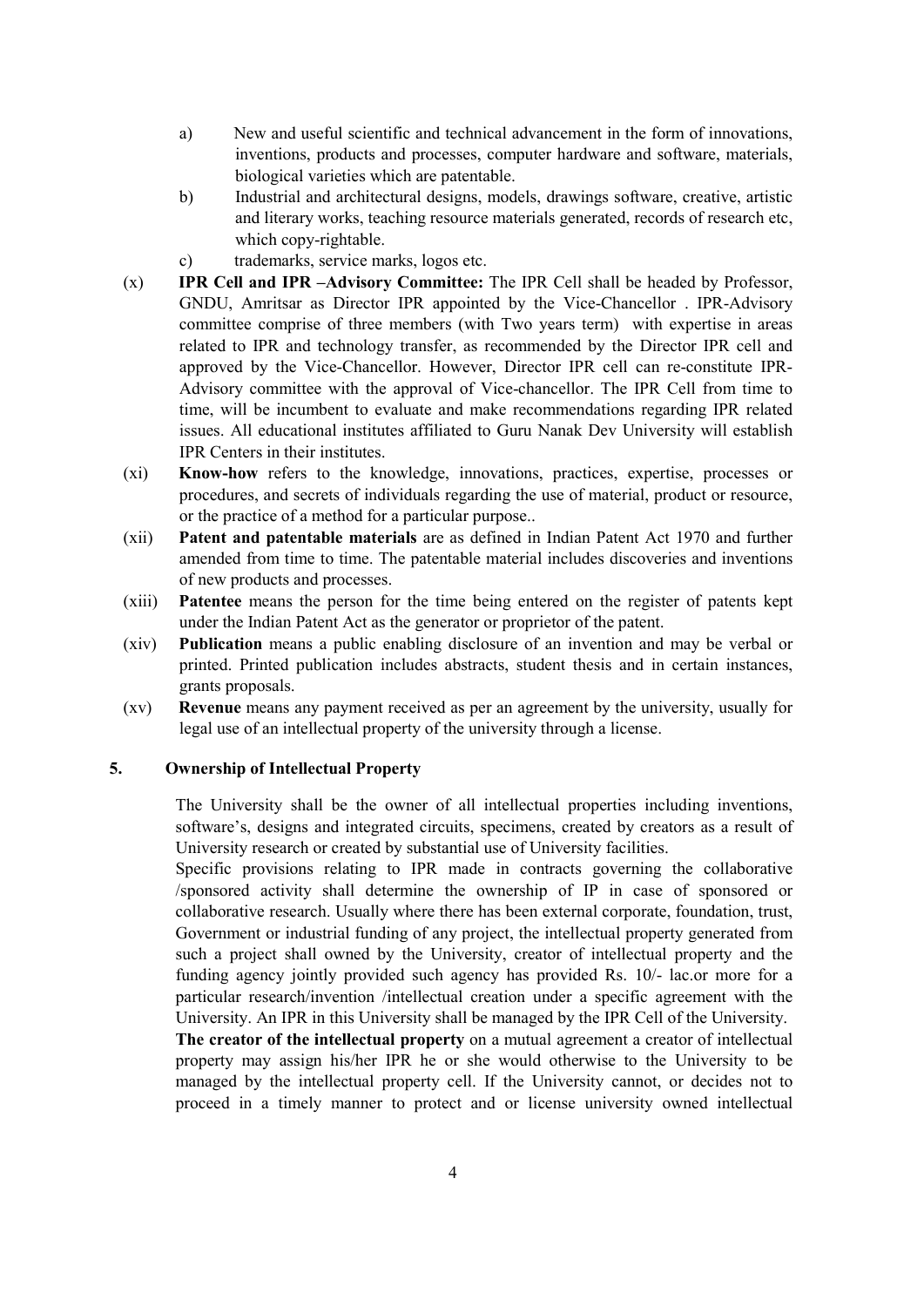property, it shall assign ownership to the creator upon request to the extent prompted by these ordinances and third party agreements if any .

Exceptions to the ownership The creator of the intellectual property may opt to retain the ownership of the following:-

- a) all intellectual properties developed without substantial use of University resources.
- b) all rights in artistic, literary and scholarly intellectual property such as scholarly books articles and other publications including those in electronic mode, works of art, literature and music recordings shall belong to the creators despite use of University resources so long as such works are not the projects of University research, neither created under the direction and control of the University, nor developed in the performance of a sponsored research or third party agreement.
- c) All copyrights in papers, thesis and dissertations written as a student to earn credit in university courses or otherwise to specify university degree requirements.
- d) The University faculty and students may freely published research of their result provided such research does not to leave copyrightable/patentable intellectual property.
- 6. Creation of Intellectual Property: the IP consisting of patentable or copyrightable material can be created by the University in the following ways:
	- i) when university undertakes an assignment either from external agency or by its own initiation to take up on creation of a specific copyrightable or patentable material and deputes a team of its researchers to accomplish it as and when an individual researcher or a team of researchers may develop copyrightable or patentable material during the course of their research or as a specific project.
	- ii) When some external funding agencies such as Government, foundation, trust commercial / corporate undertaking may enter into a specific agreement with the university and research team of researchers to develop some specific copyrightable or patentable materials.
- 7. Evaluation and Management of IPR: IPR Cell of the University will coordinate the activity of evaluating, protecting, marketing, licensing and managing the IPR generated at the University. The creators of the IPR shall provide all the necessary information to the cell for the management of the IPR. The IPR Cell will get it evaluated through the IPR Advisory Committee and also by co-opting the patent attorney/legal external experts whenever and wherever needed, before deciding to manage the IPR. An invention will be patented only if it has some commercial use, motivation and viability at some point of time in the future.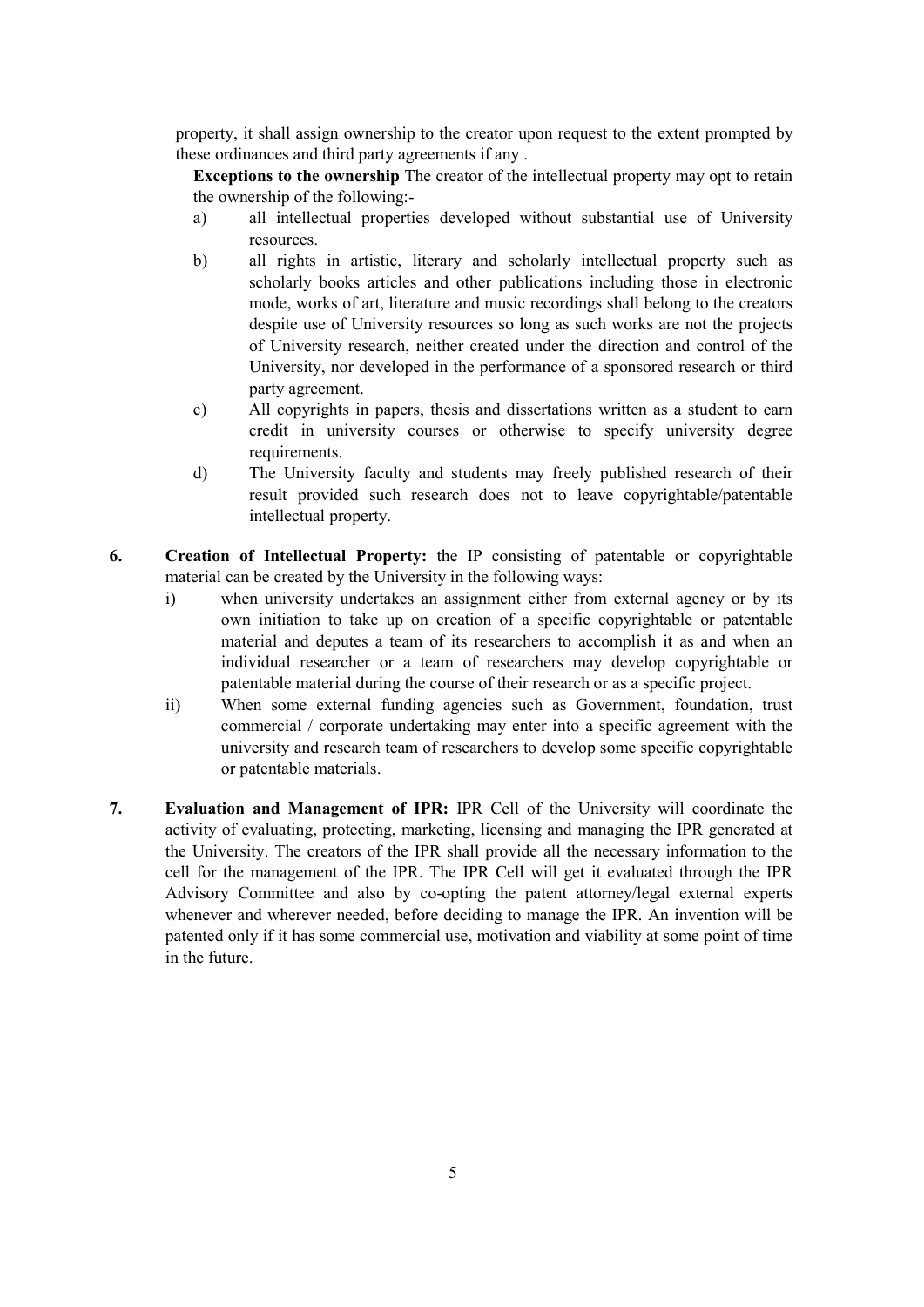### 8. Registration of Patents / copyrights

a) Filing of application in India : The creators of know-how / designs / instruments / devices / processes / specimens and other such IPs who want to get patents for the patentable IPs and / or transfer thereof for commercial exploitation will be required to make an application for the purpose to the Director IPR Cell as per the procedure laid out by the IPR Cell and approved by the Vice-Chancellor. If any creator(s) consider its necessary to obtain immediate protection for safeguarding interest of the creator(s), a professional patent may be directly applied by the creator(s) after obtaining the permission from the University and simultaneously apply for the evaluation of the IP by the University as per the prescribed procedure. In case the University decides to take the patent in the name of the University (Registrar of the University Jointly with Creator or Team ), the expenses incurred by the creator(s) for obtaining the professional patent protection will be reimbursed to the creator(s) by the University.

The University employees associated with any activity of the University shall treat all IPR related information as confidential. Such confidentiality shall be maintained till the date as demanded by the University or the relevant contract between the concerned parties, unless such knowledge is in the public domain or in generally available to the public.

b) Filling of Application in Foreign Countries: The University may consider requests for registration of Patents in foreign countries based on the merit of the IP. If the University decides not to file such a patent in any foreign country, the University shall assign rights of IP in that country to the creator(s) for the purpose of such protection, if the creator so desires.

## 9. Renewal of Patents

The University will pay the Patent Fees for the first seven years in all cases where patent is taken by the University (Registrar of the University Jointly with Creator). If it is a joint patent with a sponsoring agency, the patenting costs may be equally shared. If the patent has been commercially exploited within the first seven years, the University shall pay the Patent Fees for the remaining period of the life of the patent. If the patent has not been commercially exploited within the first seven years, the University and the creator(s) shall share the subsequent installments of renewal fees on 50.50 basis. If the creator does not show interest in such renewals, the University can either continue the patent by paying the fees for its full term or withdraw application for the patent protection at its discretion.

### 10. Transfer of IP

a) The creator shall make a confidential disclosure to the Patent Attorney/ Legal Expert/IPR in writing as soon as possible if the University has an ownership interest and if the intellectual property/technology may be patentable, copyrightable or has potential for commercialization and licensing. The IPR cell will provide disclosure forms on request. The creator may consult IPR cell with respect to his/her duties to disclose inventions and the manner and timeliness with which such disclosures should be made to the IPR Cell.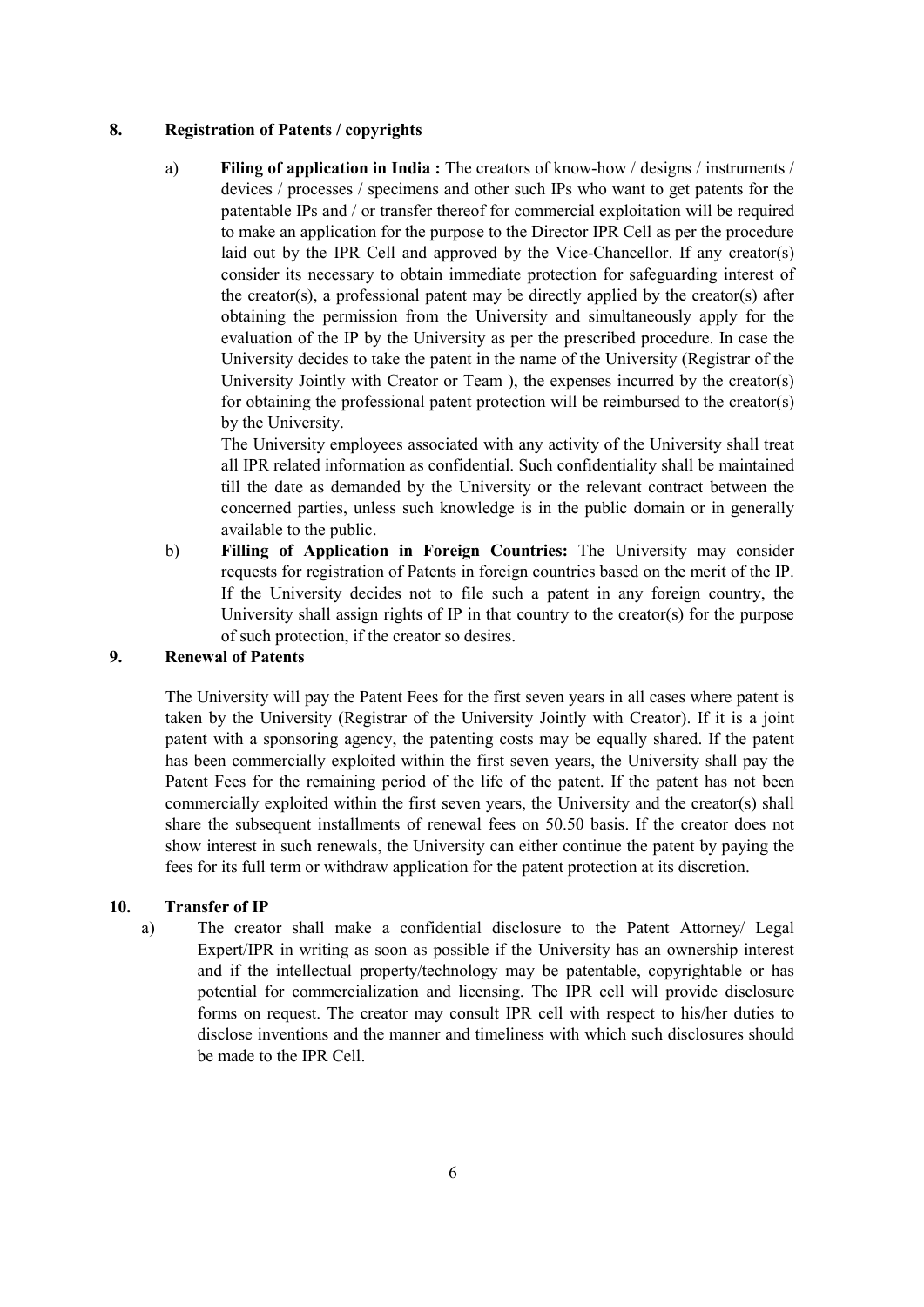(b) The disclosure should contain sufficient detail to convey a clear understanding to the extent known at the time of the disclosure, of the nature, purpose, operation and technical characteristics of the creation. The creator(s) should also be responsible to update the IPR cell in a timely manner of any developments involving publications, sale or use of which he becomes aware after the confidential disclosure.

- (c) If the creator claims an ownership interest in intellectual property or has a question about whether an assignment must be made to the University, the intellectual property shall be disclosed to the IPR cell and the claim or question clearly stated. The University, through the IPR, will provide a determination of rights within a reasonable time following submission, generally not to exceed 90 days. The determination may be appealed to the Vice-Chancellor for a final adjudication.
- (d) The IPR will evaluate inventions and other intellectual property disclosed to the IPR to suggest the form of intellectual property protection, if any, that should be considered and also the potential for commercial exploitation. Thereupon it shall either assign the task of securing patent/copyright in the intellectual property and of managing its subsequent economic use to the specialist agency or do so itself in a timely and efficient manner. Direct expenses associated with obtaining protection for intellectual property in which University has stake/share shall be borne by the University if such intellectual property is being managed by the IPR, by the specialist agency if University has entrusted management of a particular intellectual property to it and by the creator/inventor if he has withdrawn management of intellectual property from specialist agency /IPR cell on grounds of non-performance.
- (e) The University or its agents or the creator after obtaining approval from the Vice-Chancellor through Director IPR Cell may approach external agencies for commercial exploitations. All agreements shall be signed by the Registrar of the University on the recommendations of Director, IPR and the creator of the IP being transferred, on behalf of the University.
- (f) In case of IP involving more than one creator, a coordinator from among the creators shall be identified by the creators, for IP protection purposes. At this stage all members of the group of creators shall sign a revenue sharing agreement for the IP, as and when they accrue. This revenue sharing agreement may be modified at any time on mutual consent among the creators and intimated to the Director IPR Cell. Any conflict with regard to revenue sharing among the creators will be resolved by the University and the same will be binding on all the creators of the IP.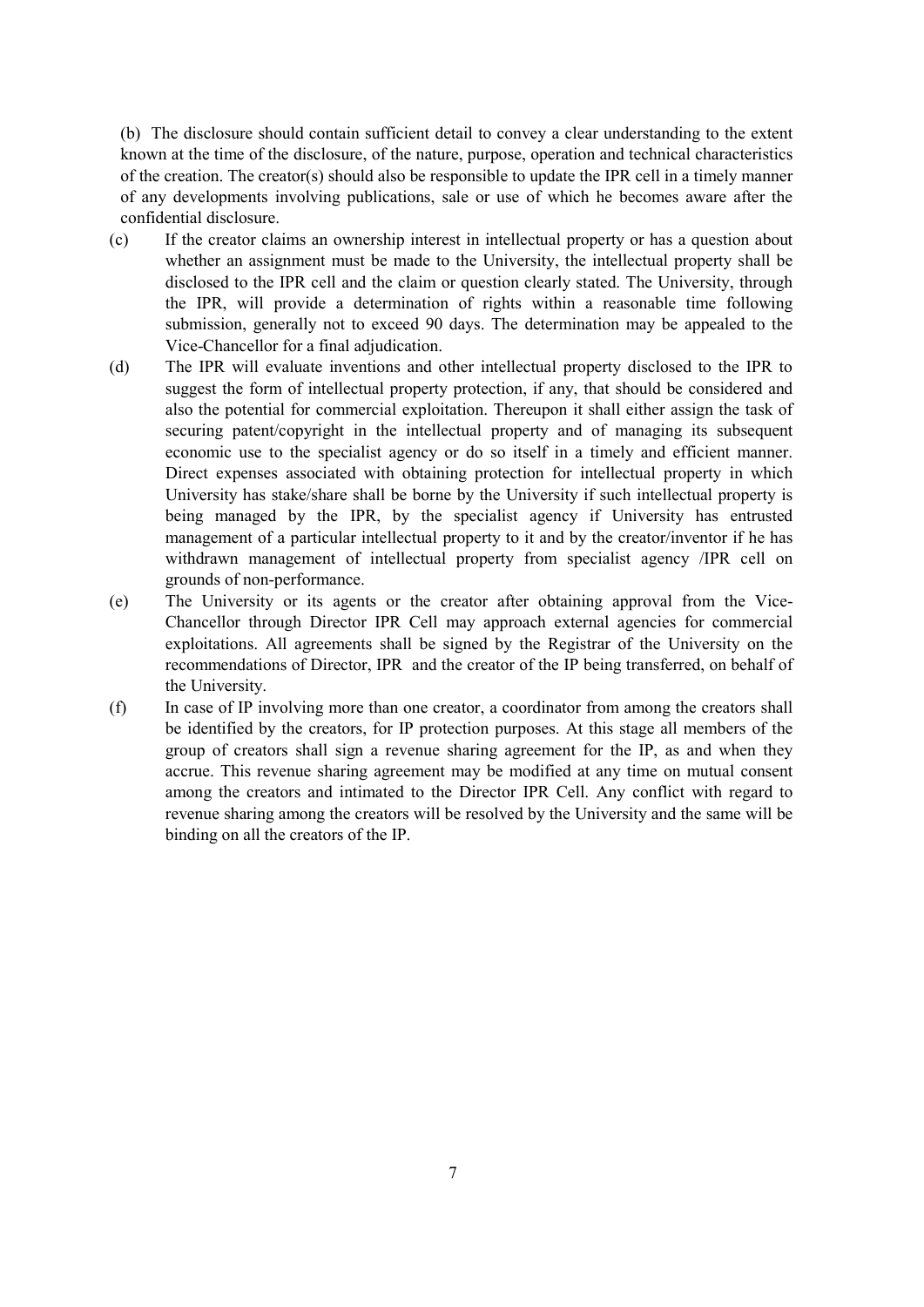#### 11. Revenue Sharing

The revenue generated from the Intellectual Property shall be distributed as follows:

- 1. When University is the Creator, the income from economic use of intellectual property will be shared amongst the University and Research Team as  $60\%$  and  $40\%$ respectively.
- 2. When the individual researcher or a team of researchers is the Creator and has used substantial University resources, the Revenue shall be shared amongst the individual researcher, team of researchers and the University and as 60%, 40% respectively.
- 3. When the creation is the result of funded research, the income from economic use to be received from the Institution funding the research will be on revenue sharing basis at the level determined in the agreement assigning economic use of intellectual property to that institution when it is the economic user. In such cases the income shall be shared between the team of researchers and the University as 60%, and 40% respectively.
- 4. When a Company, Industry or Commercial Undertaking other than Funding Institution is the economic user, the income receivable from the economic user will be as provided in the licensing agreement with that Company, Industry or Commercial Undertaking. Such income will be shared as 60% and 40% between the Funding Agency and the University respectively. The University will distribute the income it so derives to itself, researcher/team of researchers as in the preceding para.
- 5. The shares as mentioned above shall be determined after deducting the direct expenses if any from the total income received by the University.
- 6. The creator(s) share would be declared annually and disbursement will be made to the  $c$ reator(s) or their legal heir, whether or not the creators are associated with the University at the time disbursement.
- 7. Co-creators that is research team members of IP shall sign at the time of disclosure a Distribution of IP earnings agreement, which shall specify the percentage distribution of earnings from IP to each co-inventor. The co- owners of intellectual property may at any time by mutual consent revise the distribution of IP Earnings.

### 12. Responsibilities of the University

a) To assign, at its discretion, the management including patenting/copyrighting, negotiating and assigning or licensing commercial use of such intellectual property in which it has stake/share to a specified agency created for this purpose under such terms as the University may consider reasonable or University may manage such intellectual property through IPR cell. Provided however that if the specialist agency or IPR Cell, as the case may be, fails to serve patent/copyright within one year of Patentable/copyrightable material being made available by the inventor/creator or fails to assign /license patented/copyrighted material to economic use, during further period of one year, the inventor/creator will have the right to withdraw right of the inventor/creator will have the right to withdraw right of management of patentable/copyrightable or patented/copyrighted material to himself and take further action to manage it himself and thereupon the right of the specialist agency/IPR Cell to manage it will stand terminated.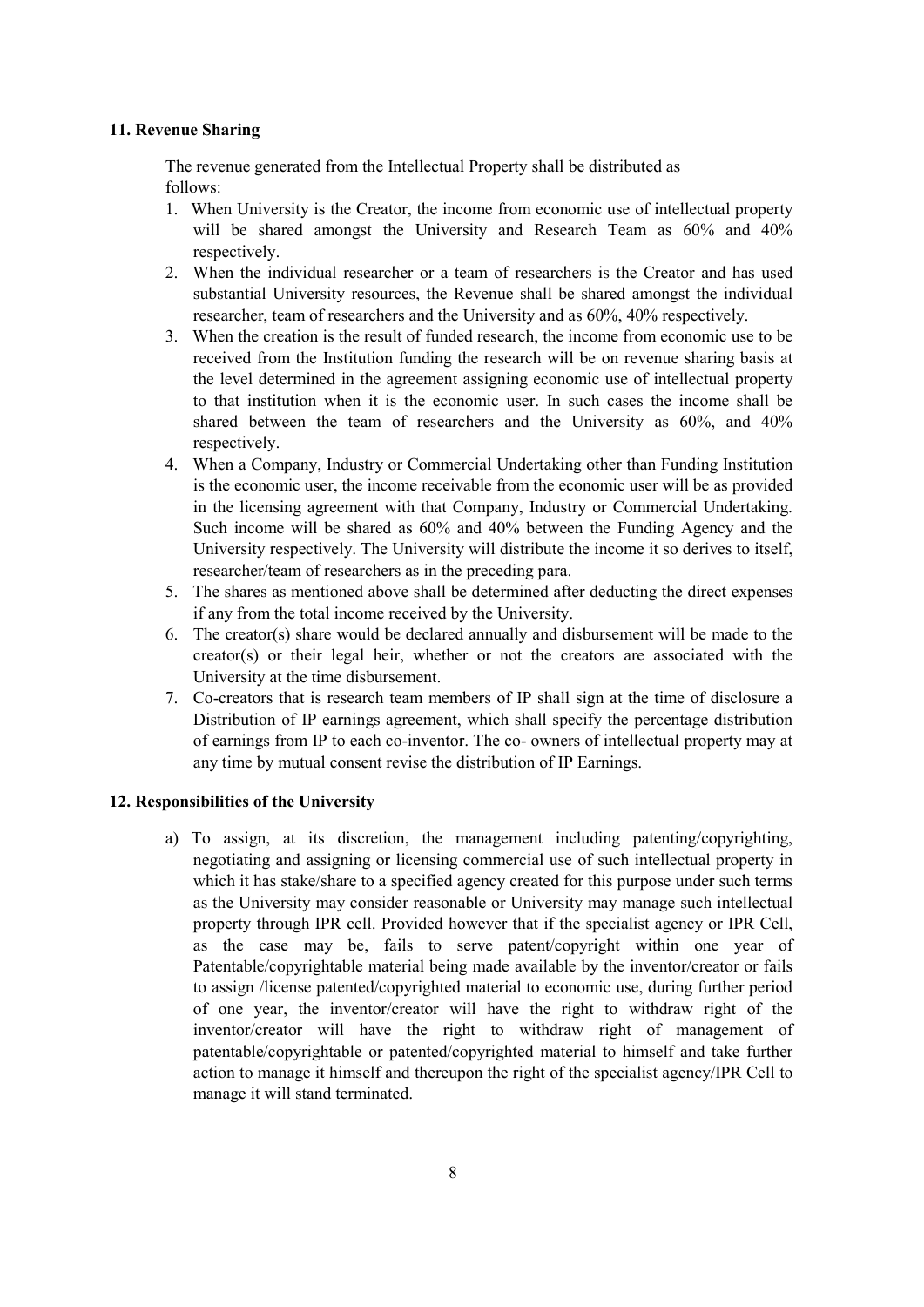- b) To make aware the faculty members, staff and other scholars regarding University's intellectual property.
- c) To provide support as it deems necessary or desirable to obtain legal protection o intellectual property in which University has stake/share.
- d) To facilitate the transfer of such intellectual property for economic use and develop mechanisms within these statutes for the assignment and management of Intellectual Property.
- e) To provide legal support as it deems necessary and desirable to defend and protect the interests of the University and the creators of the intellectual property against third party claims or unauthorized use.
- f) To impart information to research sponsors as required by research and Licensing agreements, and applicable laws and regulations in a timely manner.

### 13. Responsibilities of the creator(s)

- a) To make an invention disclosure in a thorough and timely manner of all inventions, discoveries and other works that are patentable/copyrightable and in which University has stake/share as described in this Ordinance.
- b) To provide such assistance as may be necessary throughout the assignment process to protect and affect transfer of the intellectual property.
- c) To return all records and documents that are necessary for the protection of the intellectual property.
- d) To abide by all commitments made in license, sponsored research and other agreements made in accordance this Ordinance.
- e) To corporate with the University with full responsibility in resolving all conflicts as may arise with respect to the IPs concerning to him/her and to make timely disclosure of such information which may hint towards any potential conflict relating to IP.

f) To manage, including bearing patent / copyright, assigning it for economic use or licensing it similarly on terms to be finalized jointly by Director of IPR cell, inventor/creator and financing agency if any for the research project which lead to such an invention/creation, in situation referred to in 12(a) when inventor/creator has withdrawn the right of management of intellectual property from the specialist agency of IPR Cell due to their nonperformance. Provided that income from any such assignment/licensing for economic use will necessarily be receivable by the University in totality and distribution of inventor's/creator's and financing agency's share will be the exclusive responsibility of the University.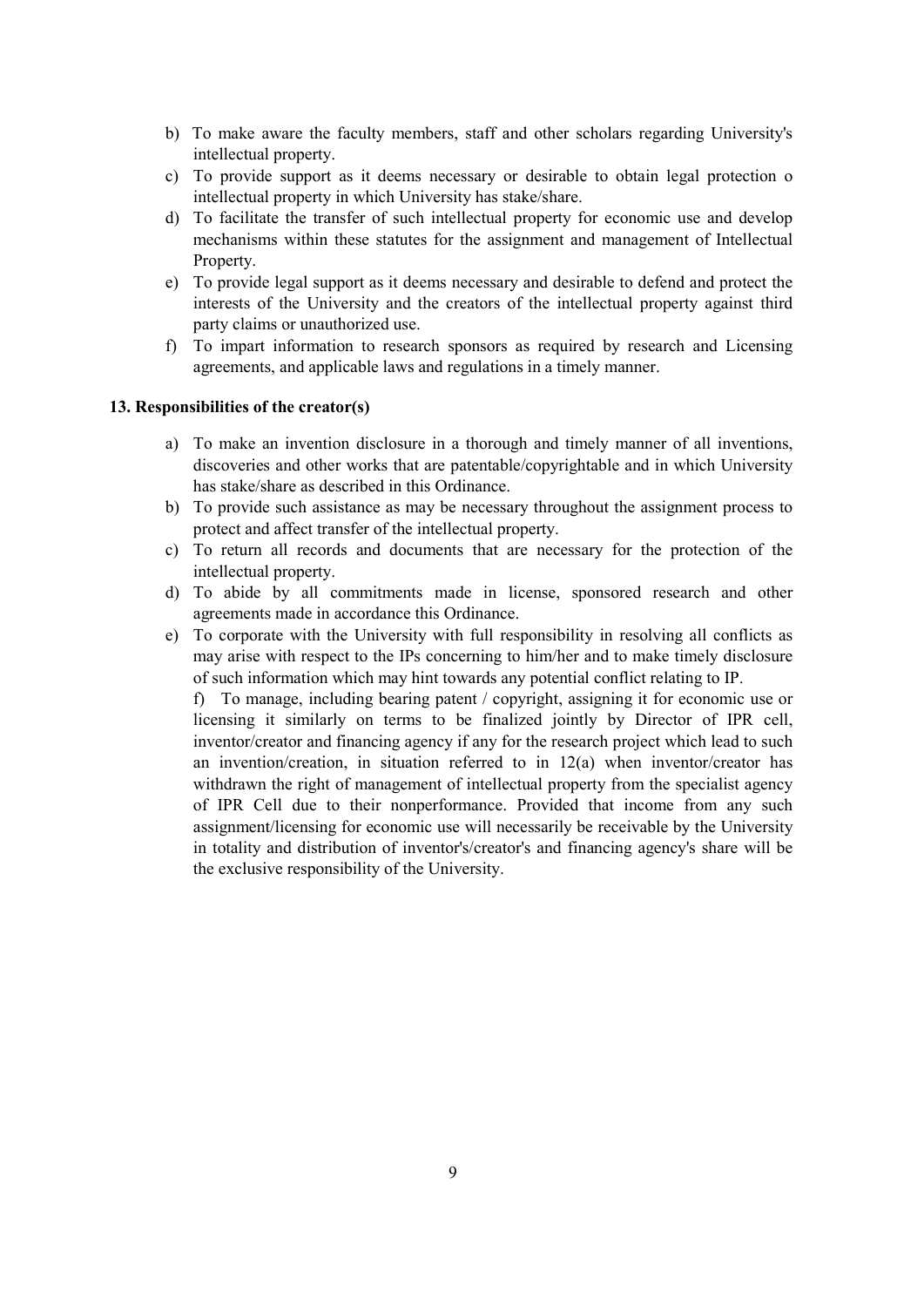### 14. Taxability of Revenue generated on IPR

Taxability of revenue generated on IPR is stated as Revenue generated on IPR covered by heading No 9973(leasing or rental services, with or without operator) as notified by the Govt. of India vide Notification No. 11/2007-Central Tax (Rate) i.e.

| Heading | <b>Description</b>                                             | Rate |
|---------|----------------------------------------------------------------|------|
| 9973    | (i) Temporary or permanent transfer or permitting the use      | 6%   |
|         | or enjoyment of Intellectual Property (IP) right in respect of |      |
|         | goods other than Information Technology software.              |      |

The net rate of tax applicable on temporary transfer of IPR is  $6\%$  (CGST)+ $6\%$  (SGST) =  $12\%$ 

This notification has been further supplemented by Notification No. 41/2017- Central Tax

|  |  |  | <b>(Rate) dated 14 November 2017</b> wherein the following entry has been inserted:- |  |  |  |  |  |  |  |  |  |
|--|--|--|--------------------------------------------------------------------------------------|--|--|--|--|--|--|--|--|--|
|--|--|--|--------------------------------------------------------------------------------------|--|--|--|--|--|--|--|--|--|

| Heading | <b>Chapter</b> | <b>Description</b>                                        |
|---------|----------------|-----------------------------------------------------------|
| 243     | Any Chapter    | Permanent transfer of Intellectual Property (IP) right in |
|         |                | respect of goods other than Information Technology        |
|         |                | software                                                  |

The aforesaid entry is covered by tax rate of  $6\%$  (CGST)+  $6\%$  (SGST)=12

 It is further stated that temporary as well as permanent transfer of IPR shall be liable to GST  $@12\%$  (at such rate as amended from time to time)

Since, the University is going to be the owner of the IPR, the invoice shall be raised by the university in favour of the users of the IPR for the amount as agreed (as per agreement) and GST at the rates as prescribed the Government of India from time to time.

It is further stated that, in case the creator of IPR (covered under section 13(l)(a) of the Copyrights Act 1957) opts to retain the ownership in his/her own name, then the University shall be liable to pay tax on Reverse Charge Basis u/s 9(3) of the CGST Act , 2017 at the rate of 12% (at such rate as amended from time to time) unless such author is Registered under the GST Act, 2017 and issues a declaration to this effect containing the following terms:-

- a. that he/she shall be liable to pay tax under the Forward Charge mechanism to CGST/SGST Commissioner
- b. That he/she shall not withdraw such option within a period of 1 year from the date of exercising such option
- c. The author prescribes such declaration on the invoice issued by him.

The tax so paid on reverse charge basis shall be eligible to be claimed as tax credit in the month of payment and can be used to discharge the GST liability of the current as well as future months. The University shall further issue the invoice to the actual user of IPR by charging the amount of GST separately.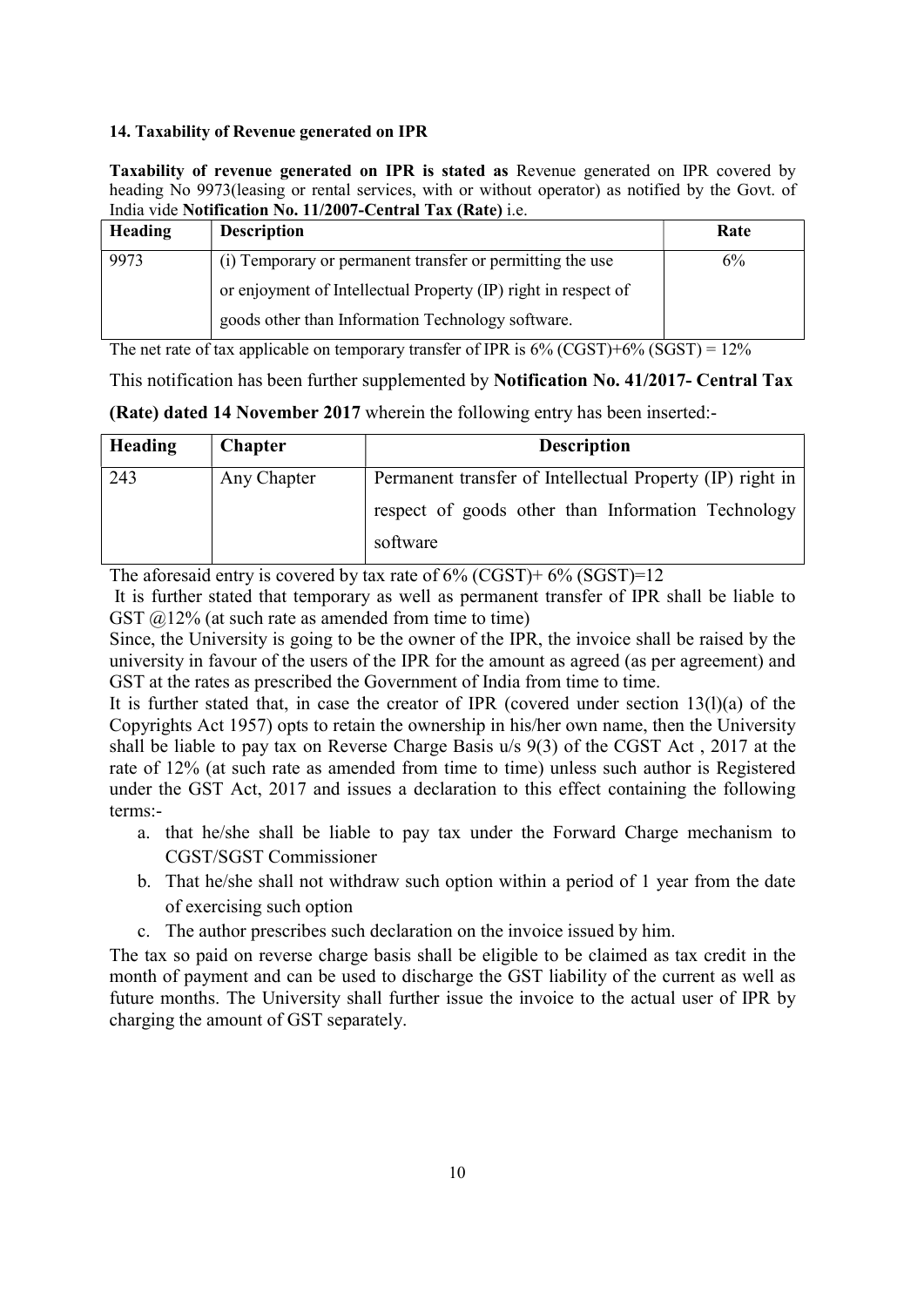#### 15. Dispute Resolution

Any disputed issue related to the intellectual property or the interpretation of these Ordinances, shall be decided as follows:

- i) Any disputed issue that cannot be resolved with the assistance of the IPR cell shall be referred to a tribunal of Arbitration at the instance of the University or at the request of the inventor or funding agency. The decision of this tribunal of Arbitration shall be final between the parties for any disputed issue related to intellectual property, revenue sharing or the interpretation of this policy.
- ii) The tribunal shall consist of Director IPR Cell, one member appointed by the Vice-Chancellor, one member nominated by the other party(s) and the Legal Advisor of the University.
- iii) The process of resolving the dispute shall be completed expeditiously and except in unusual circumstances within two months.
- iv) The tribunal of Arbitration shall have power to regulate its own procedure in consonance with principles of natural justice.

#### 16. Miscellaneous

- v) Amendments: The University reserves the right to amend these Ordinances at any time as required. The syndicate upon recommendation by the Intellectual Property Cell may amend these Ordinances.
- vi) Waivers: The University may grant a waiver from the provisions of these Ordinances on a case-by-case basis. All waivers must be in writing, supported by reasons and signed by the Vice-Chancellor. Any decision to grant a waiver will take into account the best interest of the University and the facts of the particular situation. Every waiver and reasons for it shall be reported to the syndicate in its next meeting.

vii) Educational Materials: Educational Materials represent a broad spectrum of copyright works. These materials encompass traditional educational materials such as material for lessons and course material as well as other methods of course delivery such as Internet based learning. The desire of the University is to encourage the development of creative and effective educational tools and media in order to further the University educational goals. Educational materials produced in the normal course will generally be owned by the creator of the educational material. Certain circumstances, may however, give rise to claim of joint ownership by the University. Because all possible circumstances cannot be envisioned by this Ordinance, each particular situation will have to be evaluated on its own facts to determine ownership interests.

viii) Moral Rights: The University recognizes the moral rights of the creators of intellectual property and shall endeavor to protect these rights. These include the right of fair attribution of authorship or invention, the need for the work not to be altered in such a way that it harms the reputation of the creator and an opportunity for the creator to be involved in determining the final outcome of his/her labour.